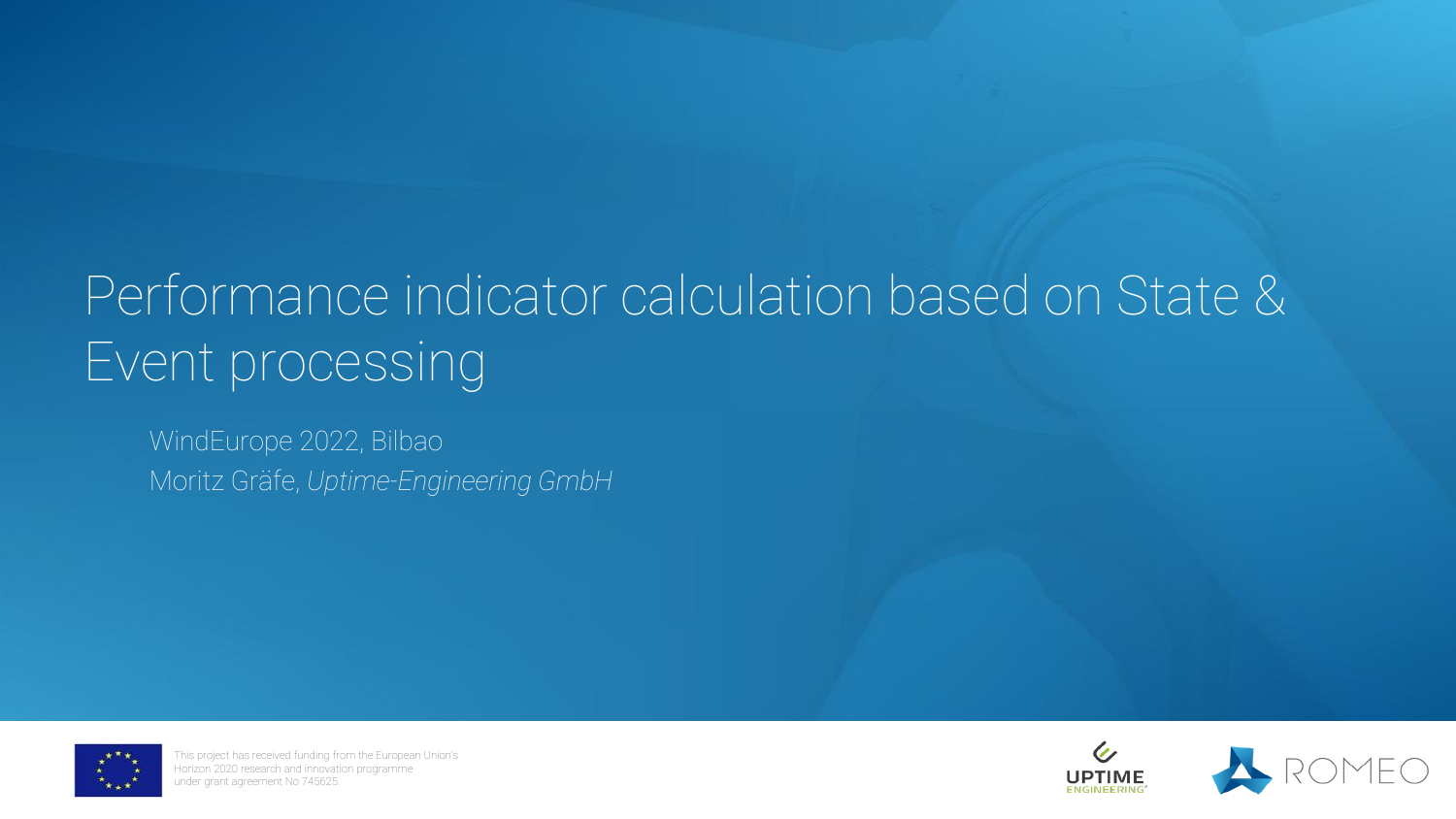### WP6 Objectives

The aim of this work package is to develop, deploy and demonstrate a fully operational **information management platform**. This platform will be designed for direct contribution to optimization of operation and maintenance program.

- **·** Integration of heterogenous data and information
- Visualization tools for analysis
- Analytics functionalities for KPI calculations and analysis
- **E** Automated advisory generation functionalities



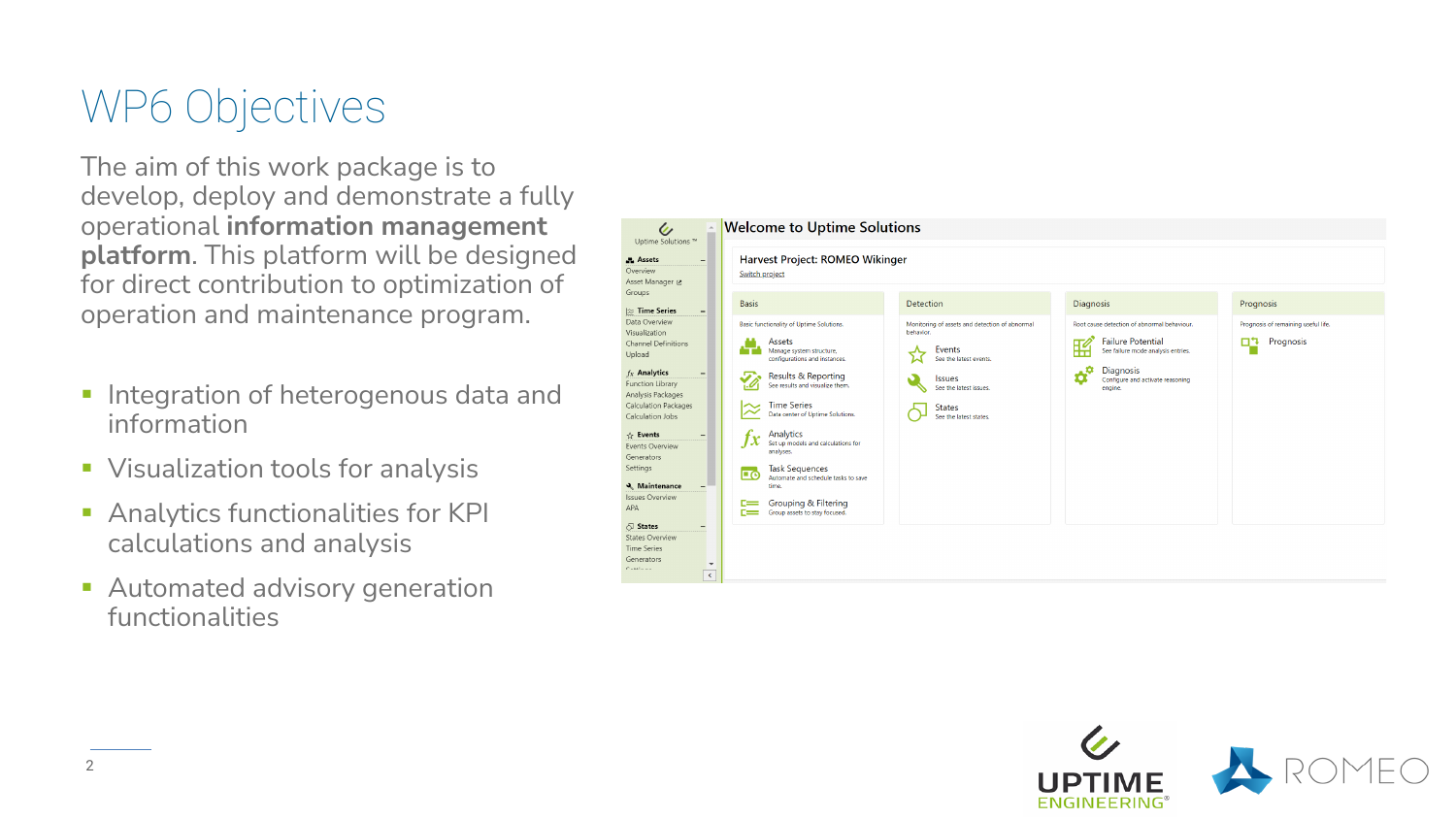### ROMEO – The Use Case



Data Reports/Alerts



 $\mathcal{C}_{\mathbb{Z}}$ 

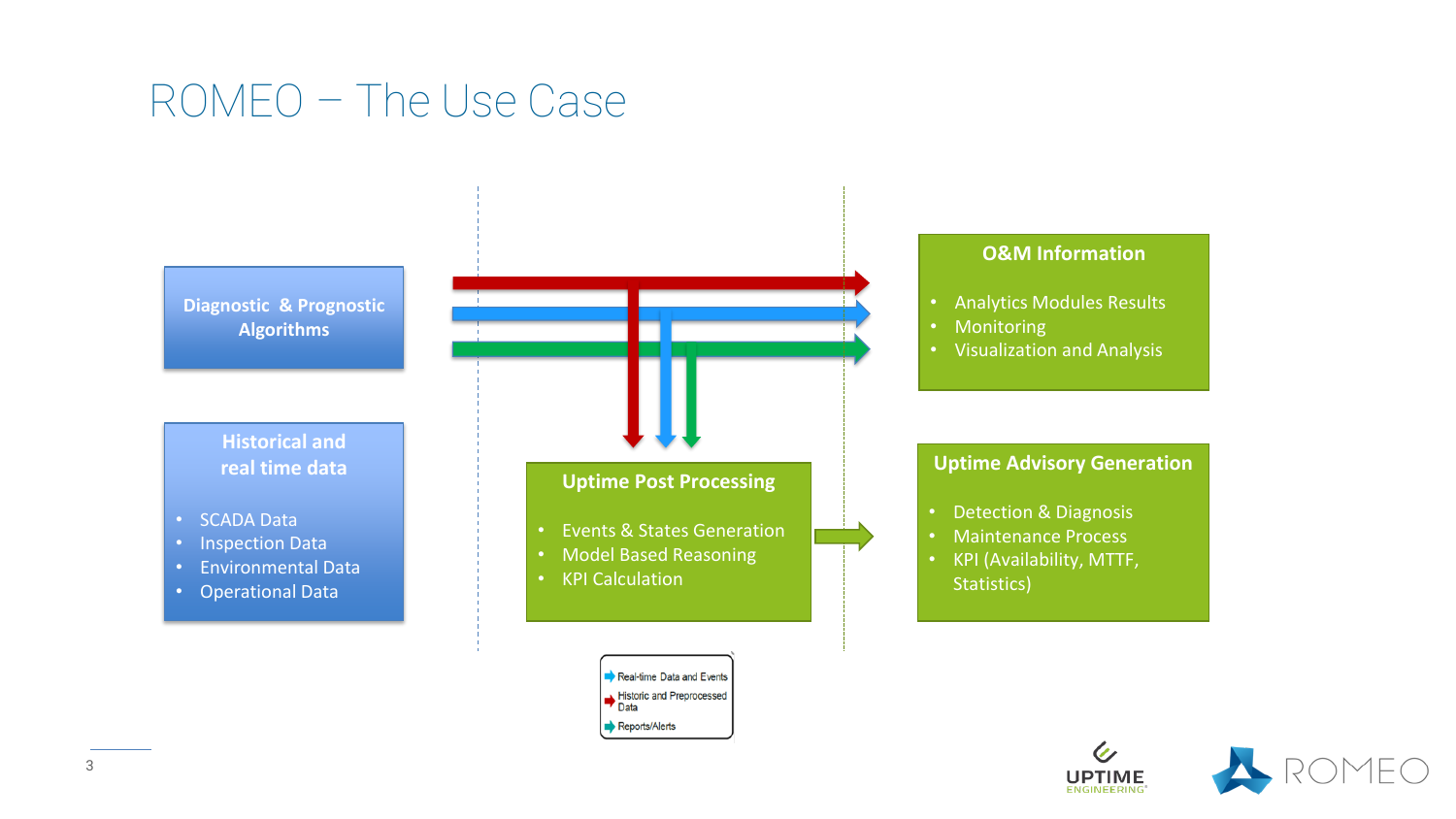

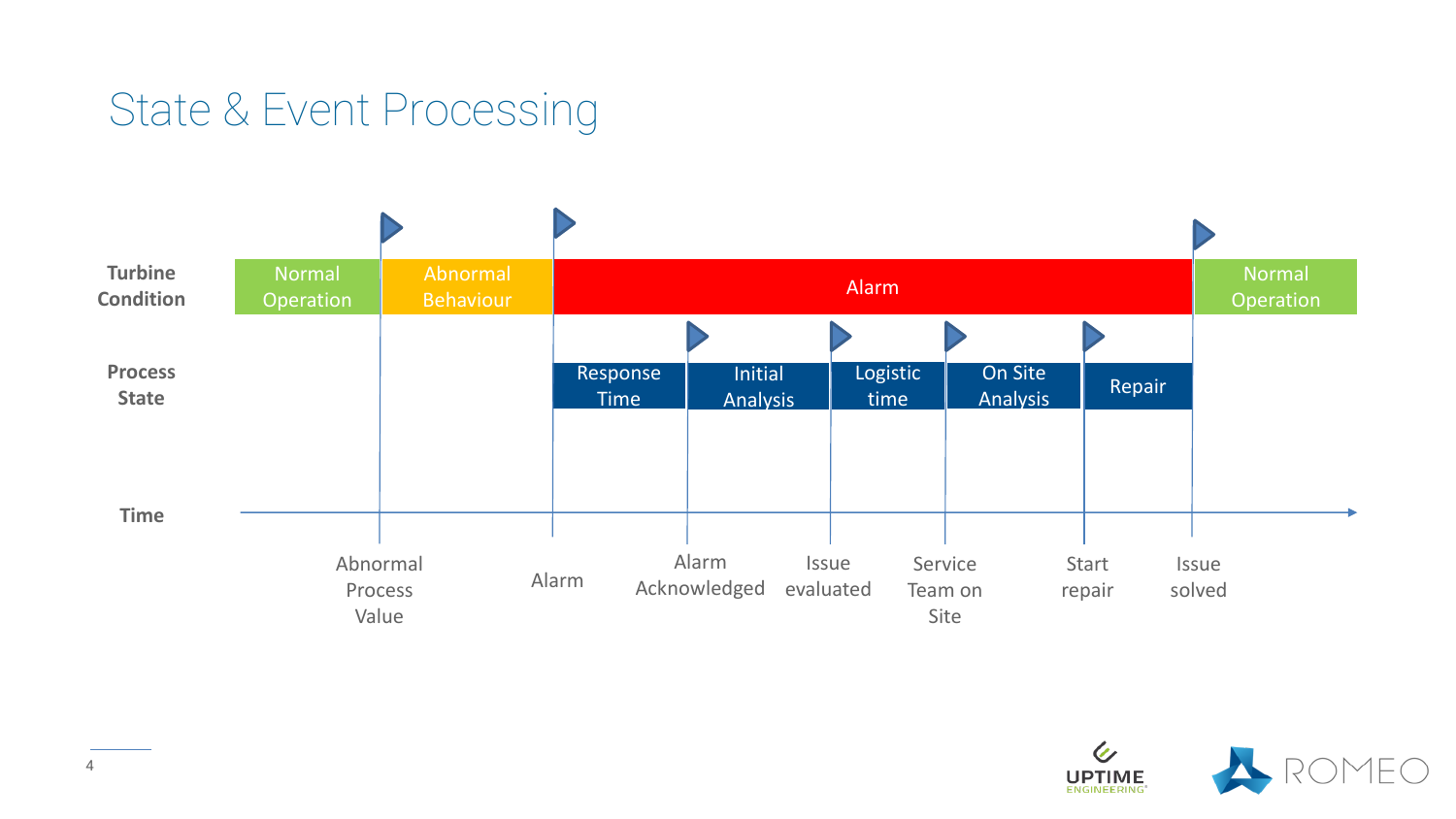- One coding system for all States & Events
- **Exents originate from various sources** 
	- **·** from the SCADA system and
	- **•** from analytics of time series
	- **·** from on-site inspection, etc.
- **The State hierarchy is defined** 
	- to determines priority levels
	- to derived a system-State from subsystem-States
- Events & States time series are generated for
	- **E** statistics and weak-point analysis
	- **·** notification service, etc.

■ A **State** is the condition of a system or component or process within a timespan



- An **Event** is an occurrence at a point in time
- Changes of States are determined by Events

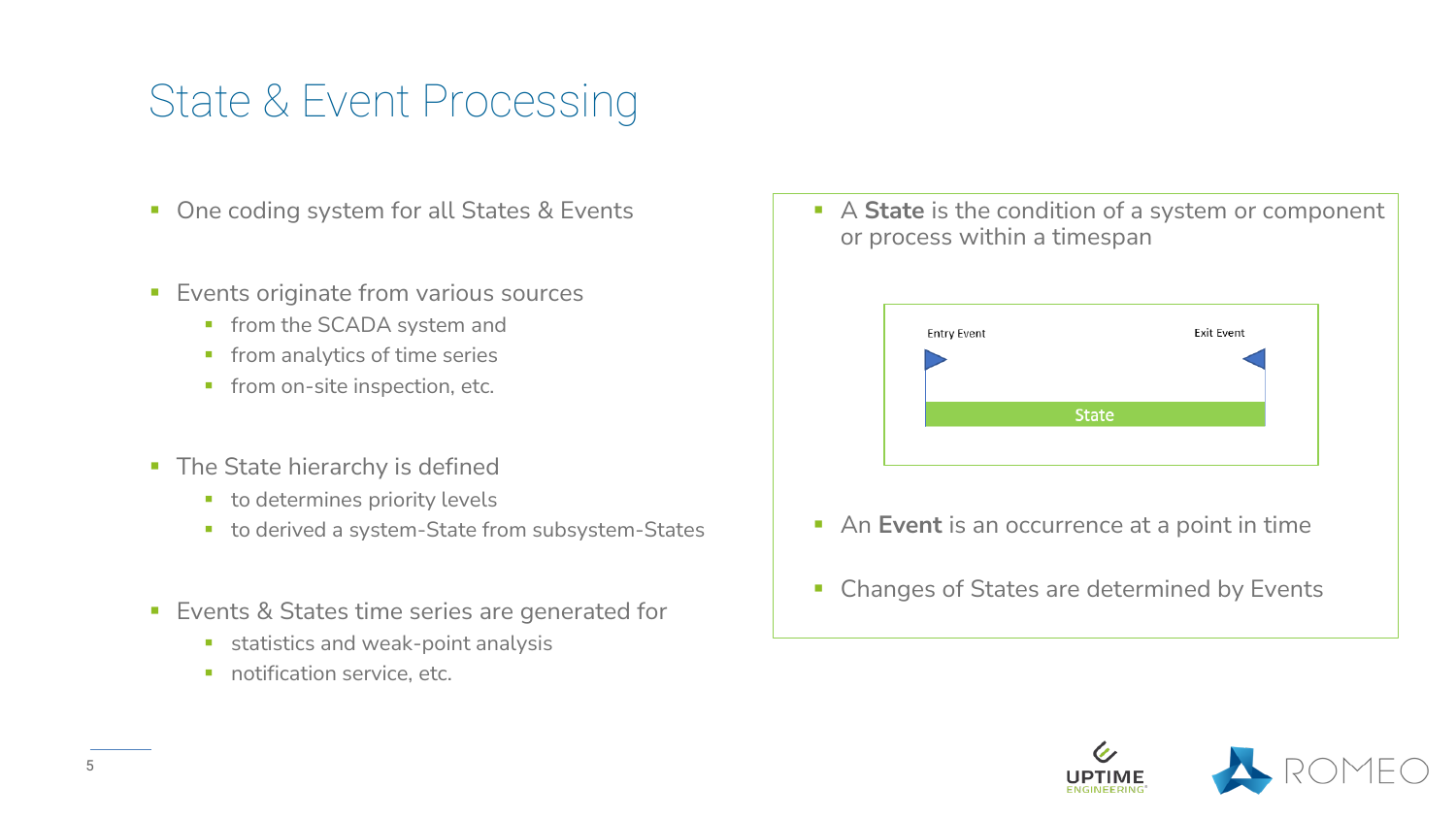

- **EXECTE Several states can exist independent from each other on different system levels**
- **EXTEN States can overlap each other**
- **The overall system state can be derived using priorities**

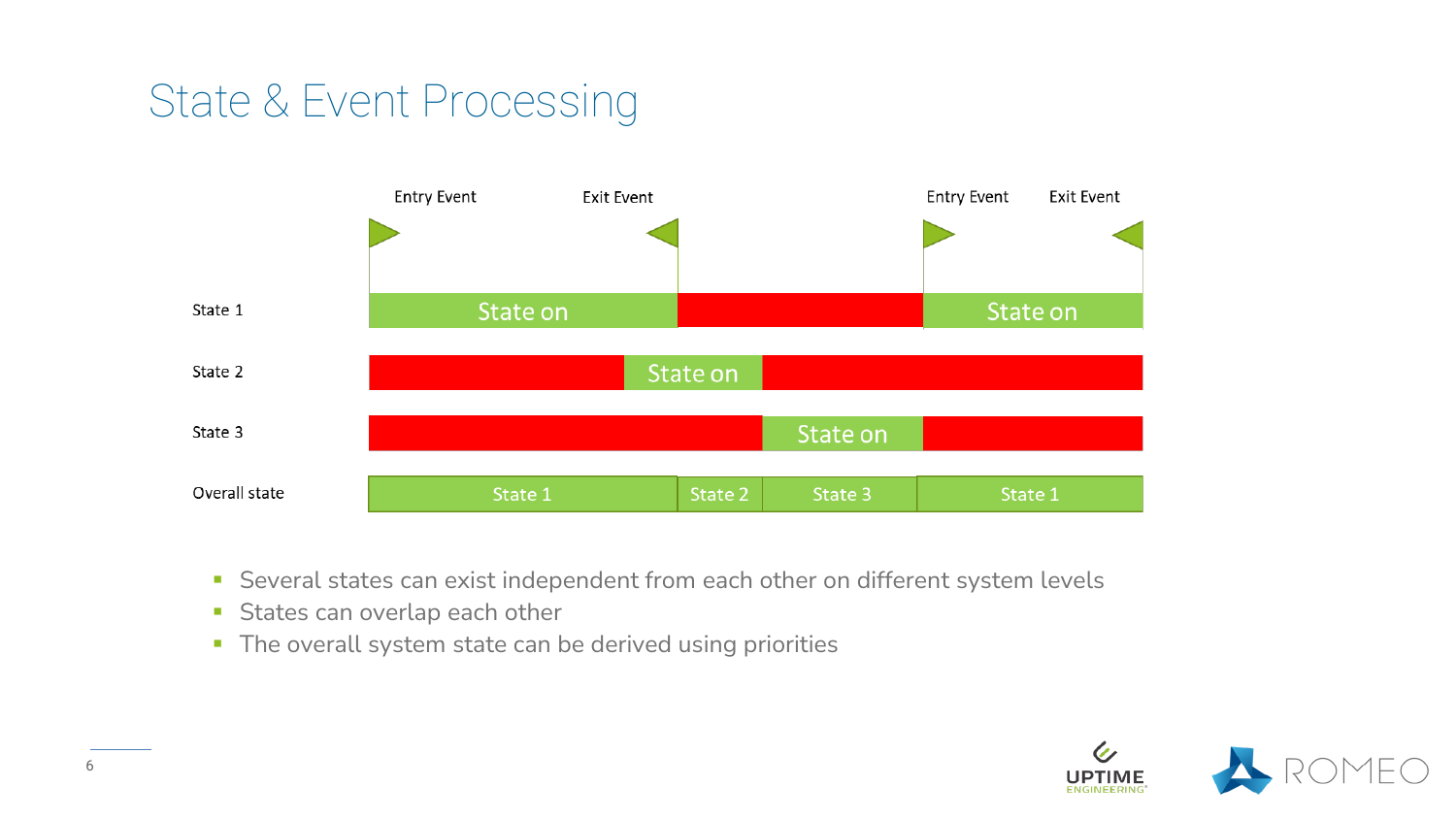

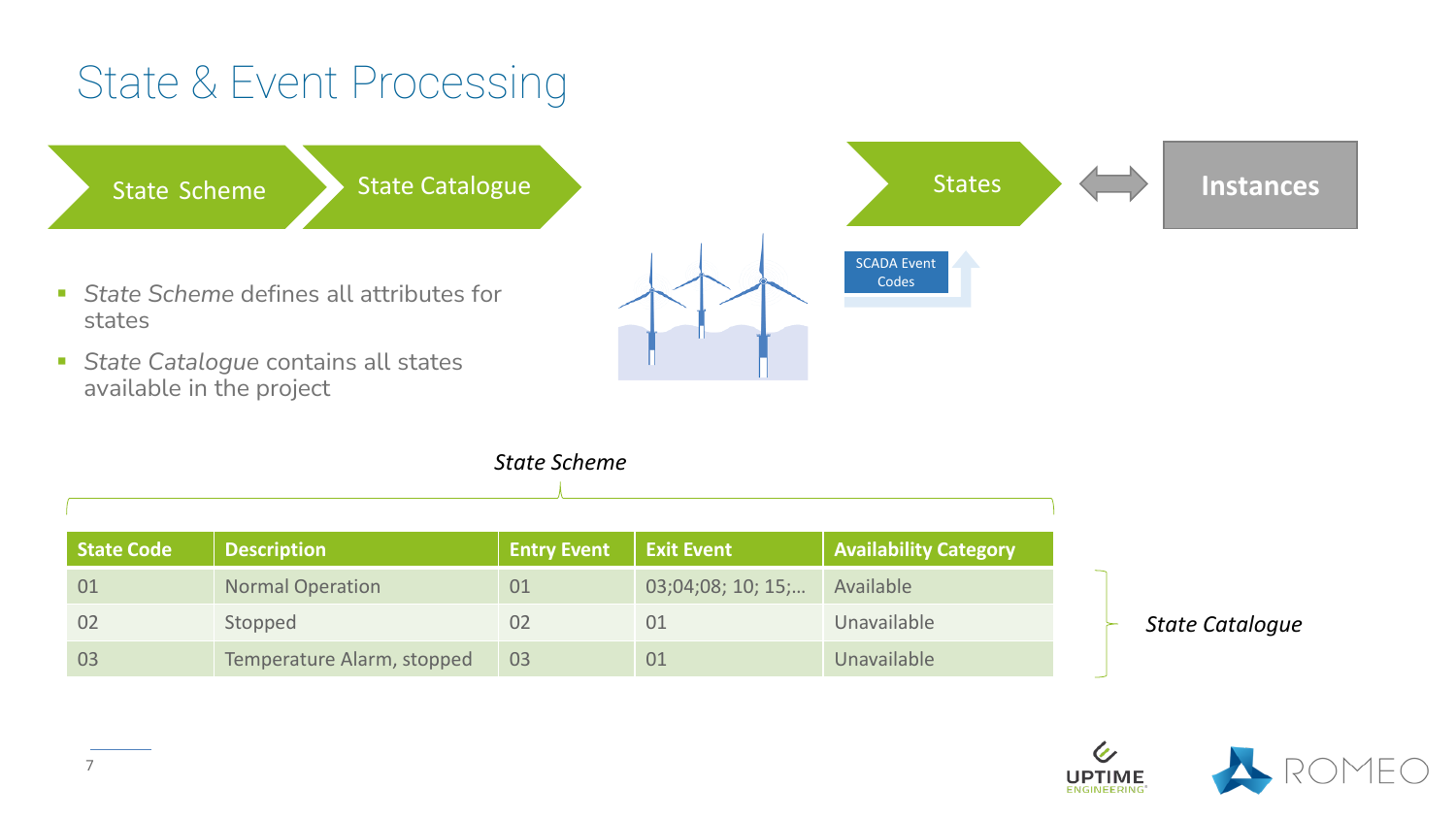### States & Events – Use Cases

#### **Information**

- Current and historic states
- **•** of systems and subsystems and processes
- Events, indicating deviations from normal behaviour

#### **Downtime Categorization**

- **Downtime assignment to states**
- **EXT** State entry and exit via events
- Assignment of downtimes to categories

### **Availability**

- Assign availability categories to states
- **EXTED State entry and exit via events**
- Assign times to availability categories

### **Event Statistics**

- Occurrence of particular events
- Key metrics (distribution, sequence, cluster)
- **E** Abnormalities & indicators